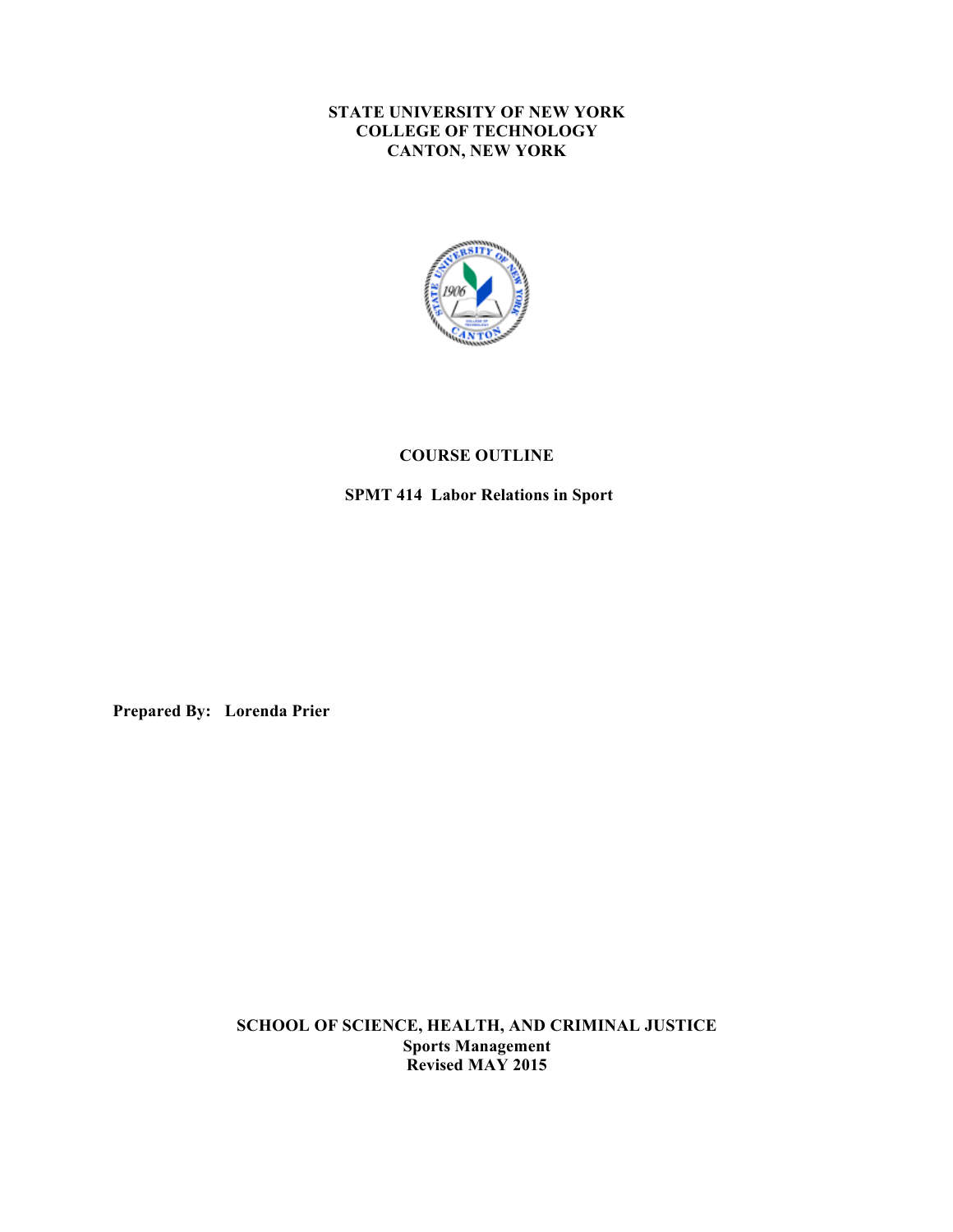# **SPMT 414 Labor Relations in Sport**

- **A. TITLE**: Labor Relations in Sport
- **B. COURSE NUMBER:** SPMT 414
- **C. CREDIT HOURS:** 3
- **D. WRITING INTENSIVE COURSE**: No
- **E. COURSE LENGTH:** 15 weeks
- **F. SEMESTER(S) OFFERED:** Fall/Spring
- **G. HOURS OF LECTURE, LABORATORY, RECITATION, TUTORIAL, ACTIVITY:**  3 lecture hours per week

#### **H. CATALOG DESCRIPTION:**

 This course examines labor markets in sport and the infrastructural interests of management (league and teams) and players (players associations, players, impact of salary caps, free agency and athlete compensation frameworks. This course examines athlete salaries and agent representation and the unique labor markets of Major League Baseball and the National Football League. agents/attorneys). Students review collective bargaining agreements and evaluate the

# **I. PRE-REQUISITES/CO-COURSES:**

 **a.** Pre-requisite(s): (SPMT 241) Legal Issues in Sport, (BSAD 310) Human Resource Management or permission of instructor **b.** Co-requisite(s): None

# **J. GOALS (STUDENT LEARNING OUTCOMES):**

By the end of this course, the student will be able to:

| <b>Course Objective</b>                                | <b>Institutional SLO</b> |
|--------------------------------------------------------|--------------------------|
| a. Compare and contrast the labor markets of the       | 2. Crit. Thinking        |
| four major professional sports leagues                 | 3. Prof. Competence      |
| b. Examine collective bargaining agreements to         | 2. Crit. Thinking        |
| identify management and player interests               | 3. Prof. Competence      |
| c. Explain the effects of a salary cap, free agency, a | 2. Crit. Thinking        |
| reserve system, rival leagues and salary arbitration   | 3. Prof. Competence      |
| d. Assess internal and external athlete salary         | 1. Communication         |
| determining factors and formulate a player's marginal  | 2. Crit. Thinking        |
| revenue product                                        | 3. Prof. Competence      |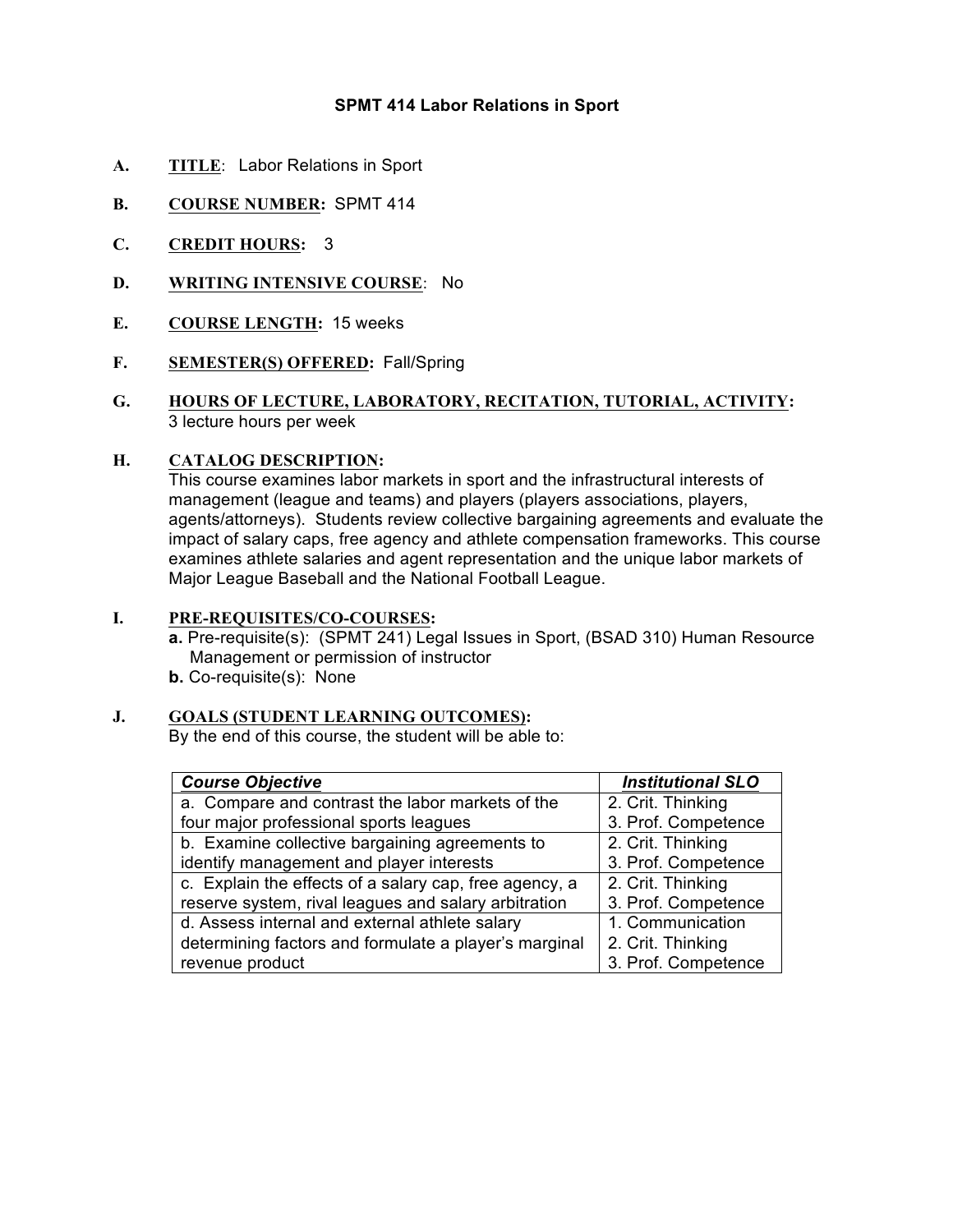# **K. TEXTS:**

 Rosner, S. & Shropshire, K. (2004). *The Business of Sports.* Sudbury, MA: Jones & Bartlett Publishers.

#### **L. REFERENCES:**

 Berry, R., Gould, W. & Staudohar, P. (1986). *Labor Relations in Professional Sports.*  Santa Barbara, CA: Greenwood Publishing Group.

 Eschenfelder, M. (2007). *Economics of Sport*. Morgantown, WV: Fitness Information **Technology** 

Weiler, P., & Roberts, G. (2004). *Sports and the Law: Cases and Problems.* 3<sup>rd</sup> Edition. St. Paul, MN: West Publishing.

 Zimbalist, A. (2003). Chapter 5 "Collective Bargaining", in *May the Best Team Win.*  (Brookings Institution: Washington, D.C.) pp. 75-121

 **M. EQUIPMENT:** Technology Enhanced Classroom

# **N. GRADING METHOD:** A – F

# **O. MEASUREMENT CRITERIA/METHODS:**

- • Class participation in discussion and debate
- Research Paper
- • Assignments
- Attendance

### **P. DETAILED COURSE OUTLINE:**

#### **I. Labor Markets and Sport**

- a. Identifying the impact of labor productivity and labor supply in sport decisions
- b. Reviewing competitive, monopsonistic and bilateral monopoly labor markets
- c. Evaluating the monopsonistic power professional sports leagues have on players
- d. Understanding the consequences of competition between rival leagues
- e. Evaluating the bilateral monopolies of the four major professional sports leagues
- f. Identifying infrastructural influences: management side interests (league and teams) and player side interests (players associations, players, agents/attorneys)

#### **II. Antitrust Law**

- a. Understanding the Sherman Act (1980) in the application of Antitrust law in sports
- b. Evaluating the effect of salary caps and free trade limitations on the application of Antitrust law
- c. Reviewing the impact of The National Labor Relations Act on sport unions

# **III. Collective Bargaining**

- a. Reviewing the impact of The National Labor Relations Act on sport unions
- b. Understanding the NFL's wealth distribution model and win-win through collective bargaining
- c. Establishing the athlete compensation framework between unions and management